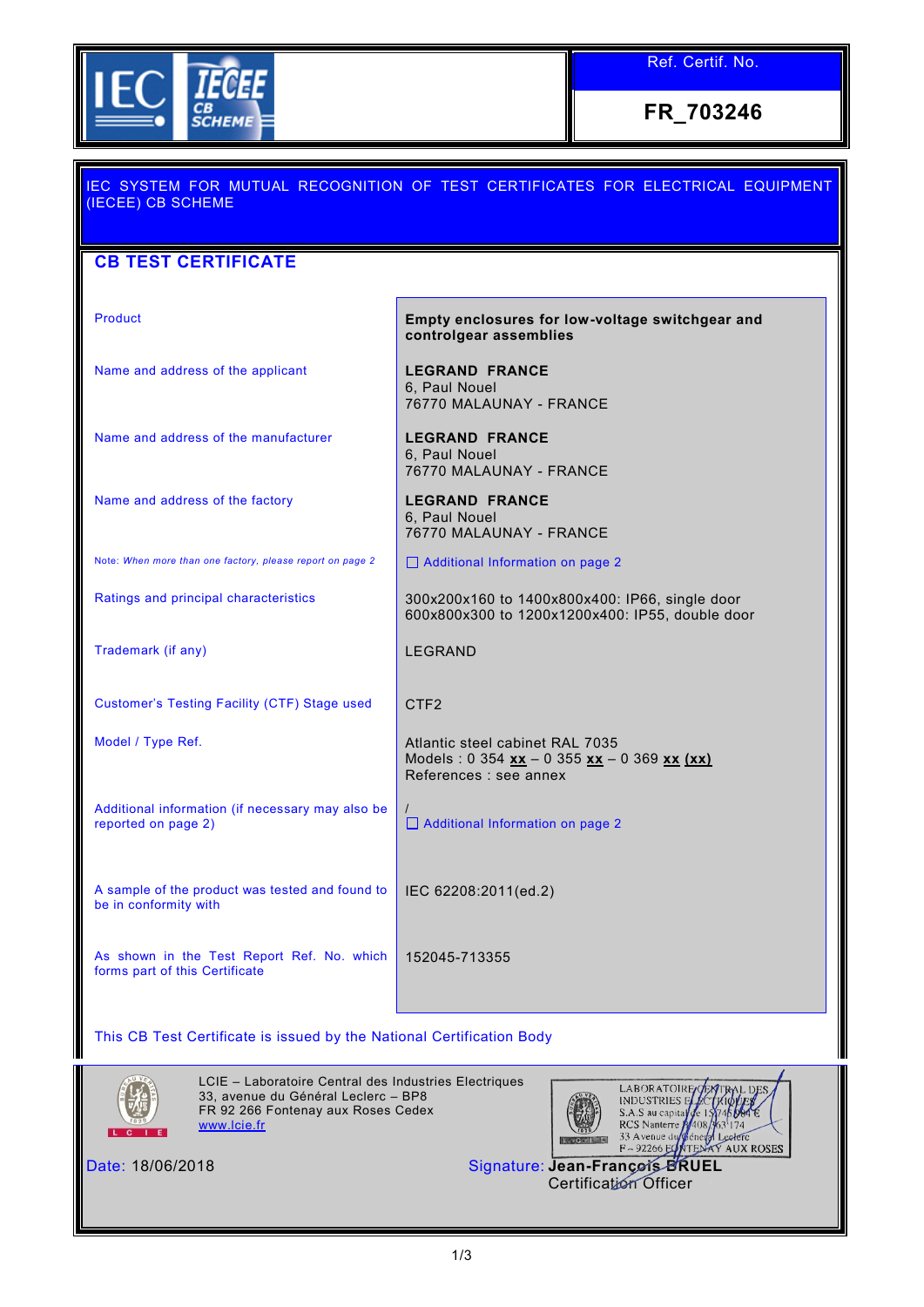

Ref. Certif. No.

**FR\_703246**

## **ANNEX**

## **REFERENCES, RATINGS AND MAIN CHARACTERISTICS:**

| Sizes (mm) |      | <b>France range references</b><br>(without plain plate) |                                        | <b>Export range references</b><br>(supplied with plain plate) |                           |            |
|------------|------|---------------------------------------------------------|----------------------------------------|---------------------------------------------------------------|---------------------------|------------|
|            |      | Metal IP 66 (1door) IP55 (2 doors)                      |                                        | Metal IP 66 (1 door) IP55 (2<br>doors)                        |                           |            |
| H          | L    | P                                                       |                                        | Glass door                                                    | $\prime$                  | Glass door |
| 300        | 200  | 160                                                     | 0 3 5 5<br>$00(1)$ with<br>plain plate |                                                               | $0.369$ 10 <sup>(1)</sup> |            |
| 400        | 300  | 160                                                     | $0355\,09^{(1)}$                       |                                                               | $036912^{(1)}$            |            |
| 500        | 400  | 160                                                     |                                        |                                                               | $0.369.13^{(1)}$          |            |
| 400        | 300  | 200                                                     | 0 355 02                               | 0 354 92                                                      | 0 369 17                  | 0 369 27   |
| 500        | 400  | 200                                                     | 0 355 03                               | 0 354 93                                                      | 0 369 18                  | 0 369 28   |
| 600        | 400  | 200                                                     | 0 355 04                               |                                                               | 0 369 19                  | 0 369 29   |
| 600        | 500  | 200                                                     |                                        |                                                               | 0 369 20                  |            |
| 700        | 500  | 200                                                     |                                        |                                                               | 0 369 21                  |            |
| 500        | 400  | 250                                                     | 0 355 07                               |                                                               | 0 369 25                  |            |
| 600        | 400  | 250                                                     | 0 355 08                               | 0 354 94                                                      | 0 369 26                  | 0 369 36   |
| 700        | 500  | 250                                                     | 0 355 12                               | 0 354 95                                                      | 0 369 30                  | 0 369 40   |
| 800        | 600  | 250                                                     | 0 355 14                               |                                                               | 0 369 31                  | 0 369 41   |
| 1000       | 600  | 250                                                     | 0 355 17                               |                                                               | 0 369 32                  |            |
| 1000       | 800  | 250                                                     | 0 355 18                               |                                                               | 0 369 33                  |            |
| 700        | 500  | 300                                                     | 0 355 22                               |                                                               |                           |            |
| 800        | 600  | 300                                                     | 0 355 23                               | 0 354 96                                                      | 0 369 37                  | 0 369 47   |
| 1000       | 600  | 300                                                     | 0 355 26                               |                                                               | 0 369 38                  | 0 369 48   |
| 1000       | 800  | 300                                                     | 0 355 27                               | 0 354 97                                                      | 0 369 39                  | 0 369 49   |
| 1200       | 600  | 300                                                     |                                        |                                                               | 0 369 42                  |            |
| 1200       | 800  | 300                                                     | 0 355 92                               |                                                               | 0 369 43                  |            |
| 1200       | 1000 | 300                                                     | $0.355.93^{(2)}$                       |                                                               |                           |            |
| 1400       | 1000 | 300                                                     | $0.355.95^{(2)}$                       |                                                               |                           |            |
| 800        | 600  | 400                                                     | 0 355 28                               |                                                               | 0 369 44                  |            |
| 1000       | 800  | 400                                                     | 0 355 29                               |                                                               | 0 369 45                  |            |
| 1200       | 800  | 400                                                     | 0 355 96                               |                                                               | 0 369 46                  | 0 369 56   |
| 1400       | 800  | 400                                                     | 0 355 98                               |                                                               | 0 369 50                  | 0 369 60   |



LCIE – Laboratoire Central des Industries Electriques 33, avenue du Général Leclerc – BP8 FR 92 266 Fontenay aux Roses Cedex [www.lcie.fr](http://www.lcie.fr/)



Date: 18/06/2018 Signature: **Jean-François BRUEL** Certification Officer